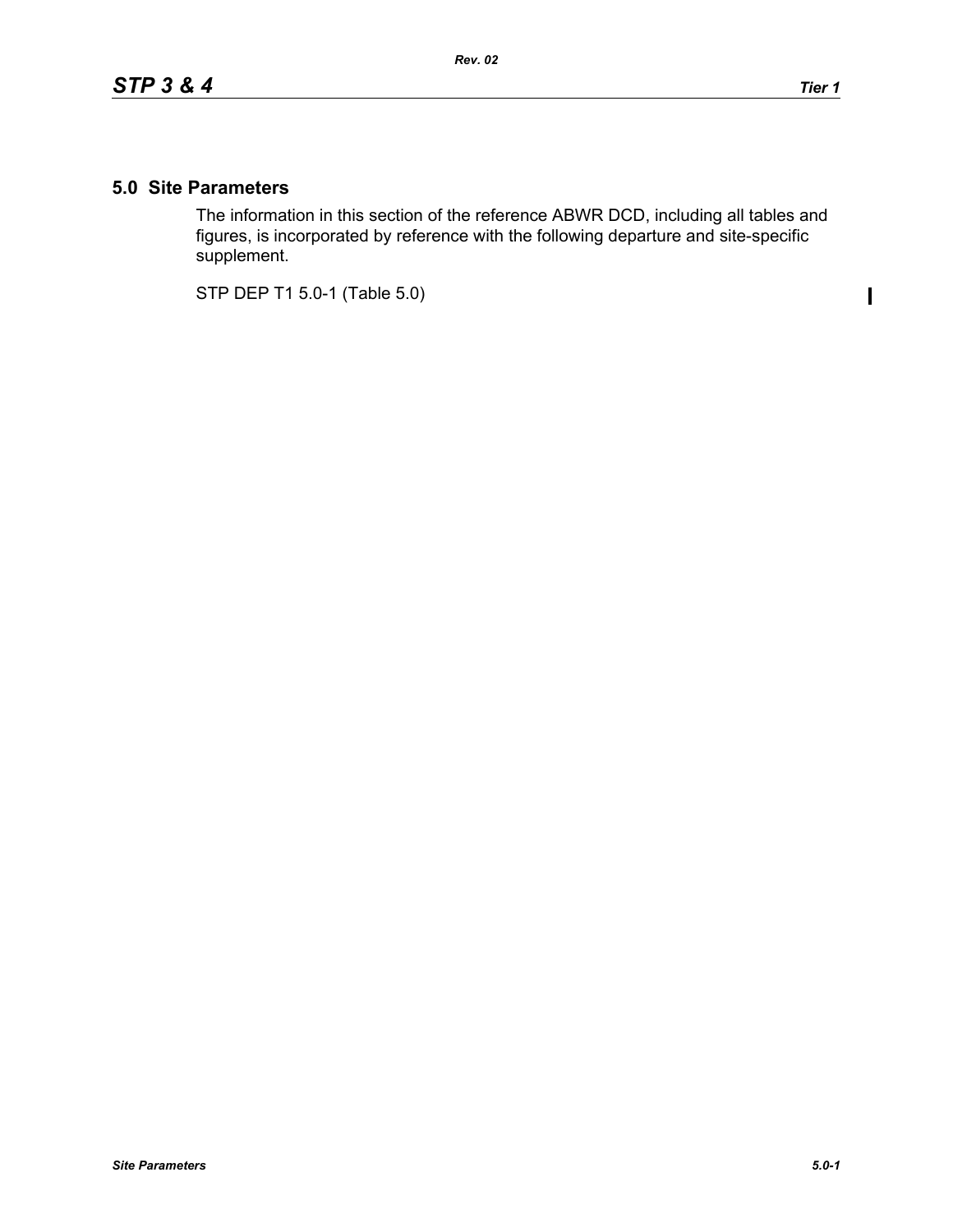$\mathbf{I}$ 

 $\mathbf{I}$ 

 $\begin{array}{c} \hline \end{array}$ 

| <b>Maximum Ground Water Level:</b>                                                                                                                                         | <b>Extreme Wind: Basic Wind Speed:</b>                                                                                                                                                                                    |
|----------------------------------------------------------------------------------------------------------------------------------------------------------------------------|---------------------------------------------------------------------------------------------------------------------------------------------------------------------------------------------------------------------------|
| 61.0 cm below grade                                                                                                                                                        | 177 km/h <sup>(1)</sup> /197 km/h <sup>(2)</sup>                                                                                                                                                                          |
| <b>Maximum Flood (or Tsunami) Level:</b>                                                                                                                                   | <b>Tornado</b>                                                                                                                                                                                                            |
| 30.5 cm below grade 1450.81478.3 cm above MSL<br>Nominal plant grade of 1036.3 cm MSL<br>Flood Level = $414.5442.0$ cm above nominal<br>plant grade                        | . Maximum tornado wind speed:<br>483 km/h<br>• Maximum pressure drop:<br>13.827 kPaD<br>Spectrum $I(4)$<br>· Missile spectra:                                                                                             |
| <b>Precipitation (for Roof Design):</b><br>• Maximum rainfall rate: $49.3$ 50.3 cm/h <sup>(3)</sup><br>· Maximum snow load: 2.394 kPa                                      |                                                                                                                                                                                                                           |
| <b>Ambient Design Temperature:</b>                                                                                                                                         | <b>Soil Properties:</b>                                                                                                                                                                                                   |
| 1% Exceedance Values                                                                                                                                                       | 718.20 kPa <sup>(5)</sup><br>• Minimum static bearing capacity:                                                                                                                                                           |
| $\overline{37.8^{\circ}}$ C <sup>(8)</sup> dry bulb<br>· Maximum:<br>$25^{\circ}$ C 26.3°C <sup>(8)</sup> wet bulb (coincident)<br>26.7°C 27.3°C wet bulb (non-coincident) | 305 m/s <sup>(6)</sup><br>• Minimum shear wave velocity:<br>• Liquefaction potential:<br>None at plant site<br>resulting from site<br>specific SSE ground<br>motion                                                       |
| $-23.3^{\circ}$ C<br>• Minimum:                                                                                                                                            |                                                                                                                                                                                                                           |
| 0% Exceedance Values (Historical Limit)                                                                                                                                    |                                                                                                                                                                                                                           |
| · Maximum:<br>46.1°C dry bulb Seismology:<br>26.7°C wet bulb (coincident) 5.0b <sup>(7)</sup><br>27.2°C 29.1°C wet bulb (non-coincident)                                   | · SSE response spectra: See Figures 5.0a and                                                                                                                                                                              |
| • Minimum:-40°C                                                                                                                                                            | <b>Meteorological Dispersion (Chi/Q):</b>                                                                                                                                                                                 |
| Exclusion Area Boundary (EAB): An area whose<br>boundary has a Chi/Q less than or equal to<br>1.37 x $10^{-3}$ s/m <sup>3</sup> .                                          | 1.37 x 10 <sup>-3</sup> s/m <sup>3</sup><br>• Maximum 2-hour 95% EAB<br>4.11 x $10^{-4}$ s/m <sup>3</sup><br>• Maximum 2-hour 95% LPZ<br>• Maximum annual average<br>1.17 x $10^{-6}$ s/m <sup>3</sup><br>(8760 hour) LPZ |

## **Table 5.0 ABWR Site Parameters**